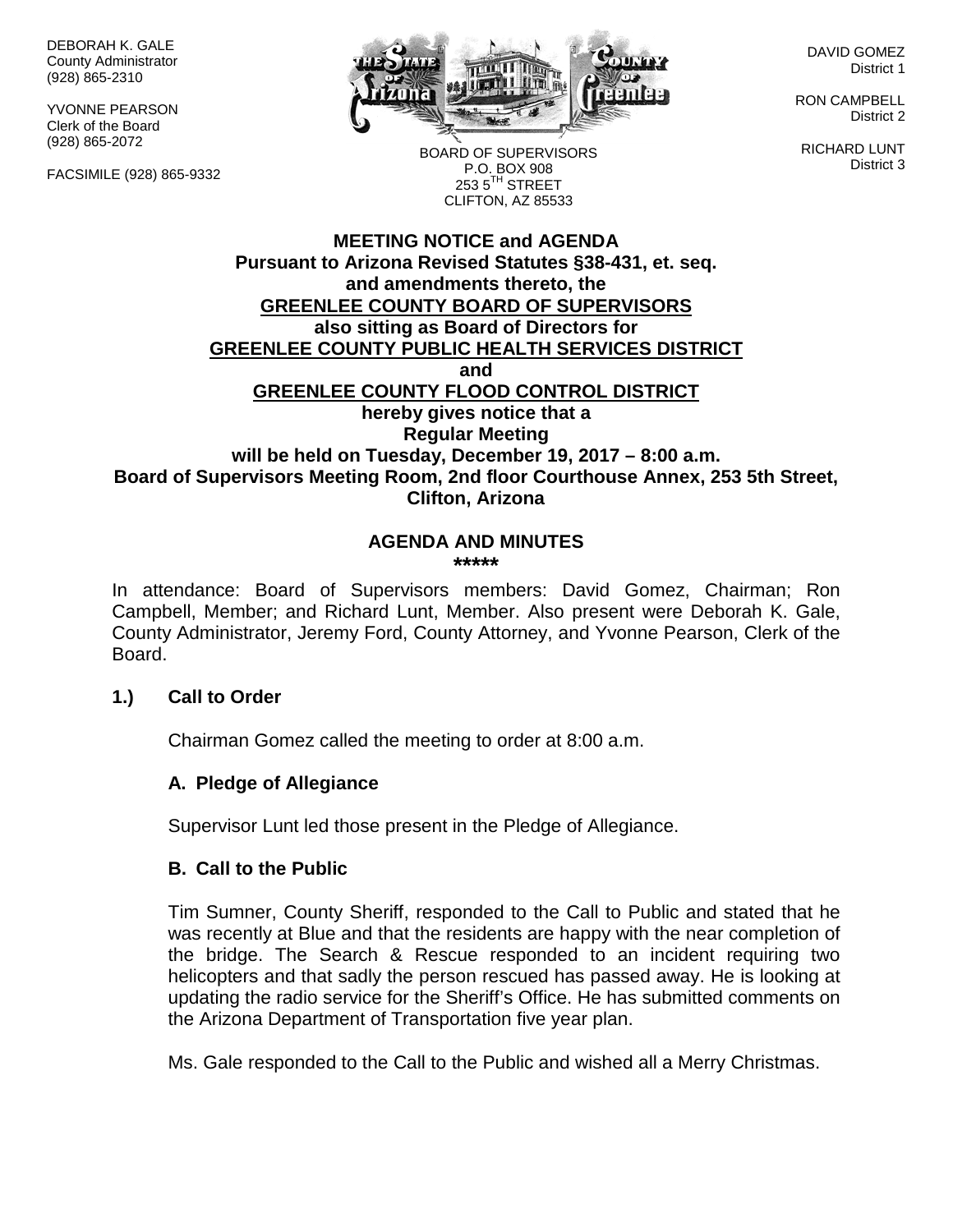**2.) PUBLIC HEALTH SERVICES DISTRICT – the Board of Supervisors will convene as the Board of Directors of the Greenlee County Public Health Services District and will reconvene as the Board of Supervisors following consideration of these items:**

## **A. Consent Agenda**

**1. Clerk of the Board: Consideration of approval of Public Health Services District expense warrants in excess of \$1,000.00**

Upon motion by Supervisor Campbell, seconded by Supervisor Lunt, and carried unanimously, the Board approved the Public Health Services District Consent Agenda as presented.

**3.) FLOOD CONTROL DISTRICT – the Board of Supervisors will convene as the Board of Directors of the Greenlee County Flood Control District and will reconvene as the Board of Supervisors following consideration of these items:**

## **A. Consent Agenda**

**1. Clerk of the Board: Consideration of approval of Flood Control District expense warrants in excess of \$1,000.00**

Upon motion by Supervisor Campbell, seconded by Supervisor Lunt, and carried unanimously, the Board approved the Flood Control District Consent Agenda as presented.

## **4.) Akos Kovach, Economic Development Coordinator A.Greenlee County Housing Sales**

Mr. Kovach stated that the number one phone call he gets are questions regarding housing in Greenlee County such as who's tracking it, how does it look and is Greenlee County making progress. He reported that he is creating a spreadsheet that will be published and made available to the public showing trends and houses that are for sale as well as their value and is working on a monitoring system.

# **B.Site Selector/Developer Meetings**

Mr. Kovach stated that he continues to meet with developers who are interested in housing development in Greenlee County. He also stated that a work session is needed to review and update the Growing Greenlee Strategic Plan.

# **C.Freeport-McMoRan Grant Award**

Mr. Kovach stated that he has received word that Greenlee County has been awarded \$5,600.00 grant funding to go toward Loma Linda Park improvements.

# **D.Economic Development Opportunities**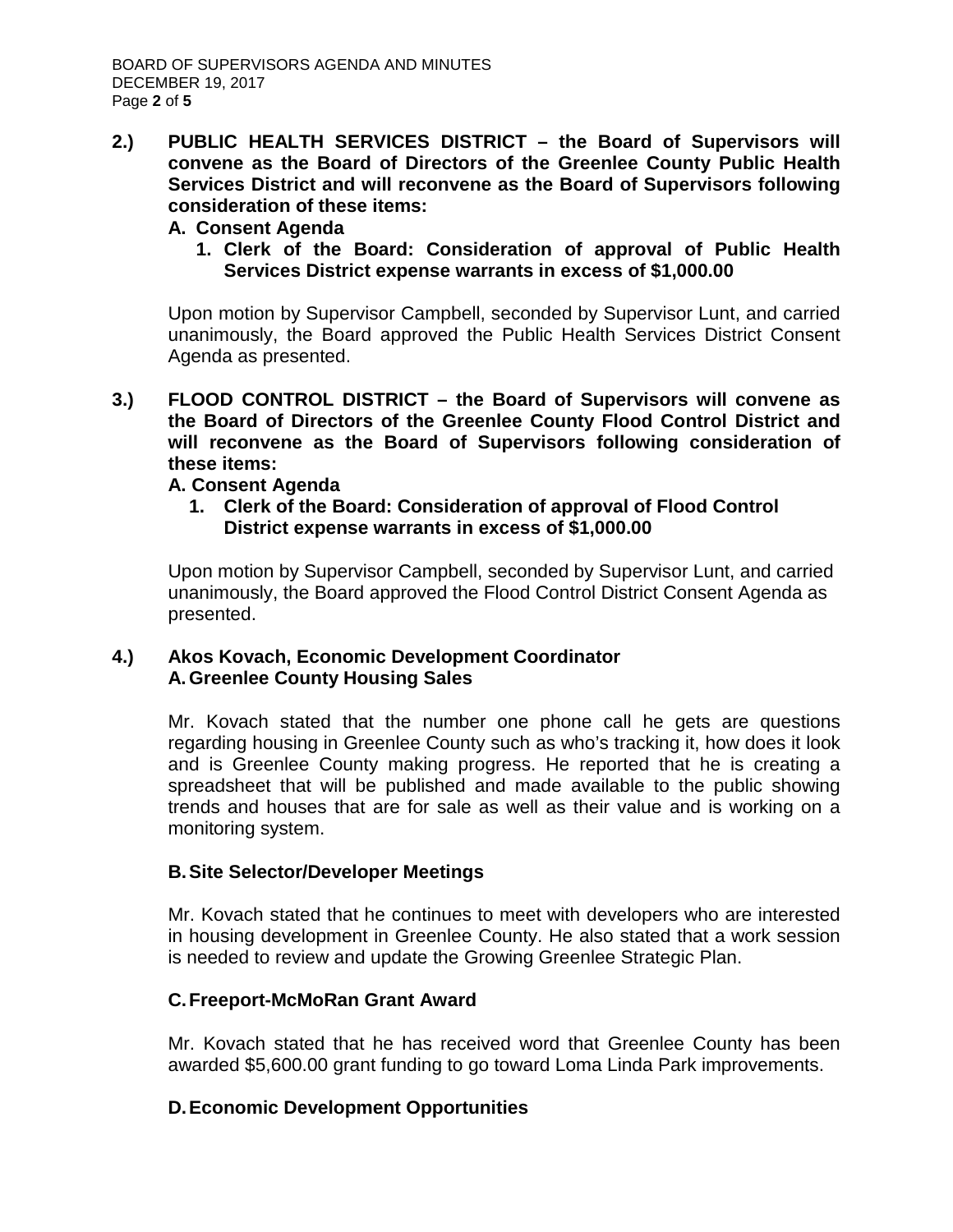Mr. Kovach stated that housing development and a hotel in Greenlee County will happen in 2018. A meeting is needed with stakeholders to create a plan going into the future. Five builders have committed to do work in Greenlee County in 2018. Population has increased by 5.1% increasing to 10,961 which is more than what has been projected.

## **E. NADO Innovation Award**

Mr. Kovach stated that a ceremony will be planned regarding the NADO Award received last summer to highlight the Health Department for their work which brings positive attention to the County.

## **5.) John Armstrong, Chief Probation Officer**

**A. Consideration of approval of the Intergovernmental Agreement between Greenlee County, the Superior Courts of the State of Arizona in and for the counties of Greenlee and Pinal County, and Pinal County, for use of the Pinal County Youth Justice Center**

Mr. Armstrong explained that the Eastern Arizona Juvenile Facility has closed due to the lack of funding and that only one pod is available for both Graham and Greenlee County utilization and only for males. The County Attorney has reviewed the Intergovernmental Agreement and stated that the term should be changed to January 1, 2018. Upon motion by Supervisor Campbell, seconded by Supervisor Lunt, and carried unanimously, the Board approved the request with noted change as presented.

## **6.) Executive Session for Legal advice from the County Attorney pursuant to Arizona Revised Statutes §38-431.03 regarding possible opioid litigation**

Upon motion by Supervisor Campbell, seconded by Supervisor Lunt, and carried unanimously, the Board convened into Executive Session.

The Board reconvened into regular session and addressed the remaining agenda.

#### **7.) Kay Gale, County Administrator A. County and State budget and legislative issues**

Ms. Gale reported the following:

- Greenlee County has confirmed participation in the Census Local Update of Census Addressing (LUCA) operation
- Congress is considering a continuing resolution that includes Secure Rural School funding to be acted upon. She has received notification that Kane County, Utah has filed a law suit regarding Payment in Lieu of Taxes (PILT) for 2015 and 2016 funding.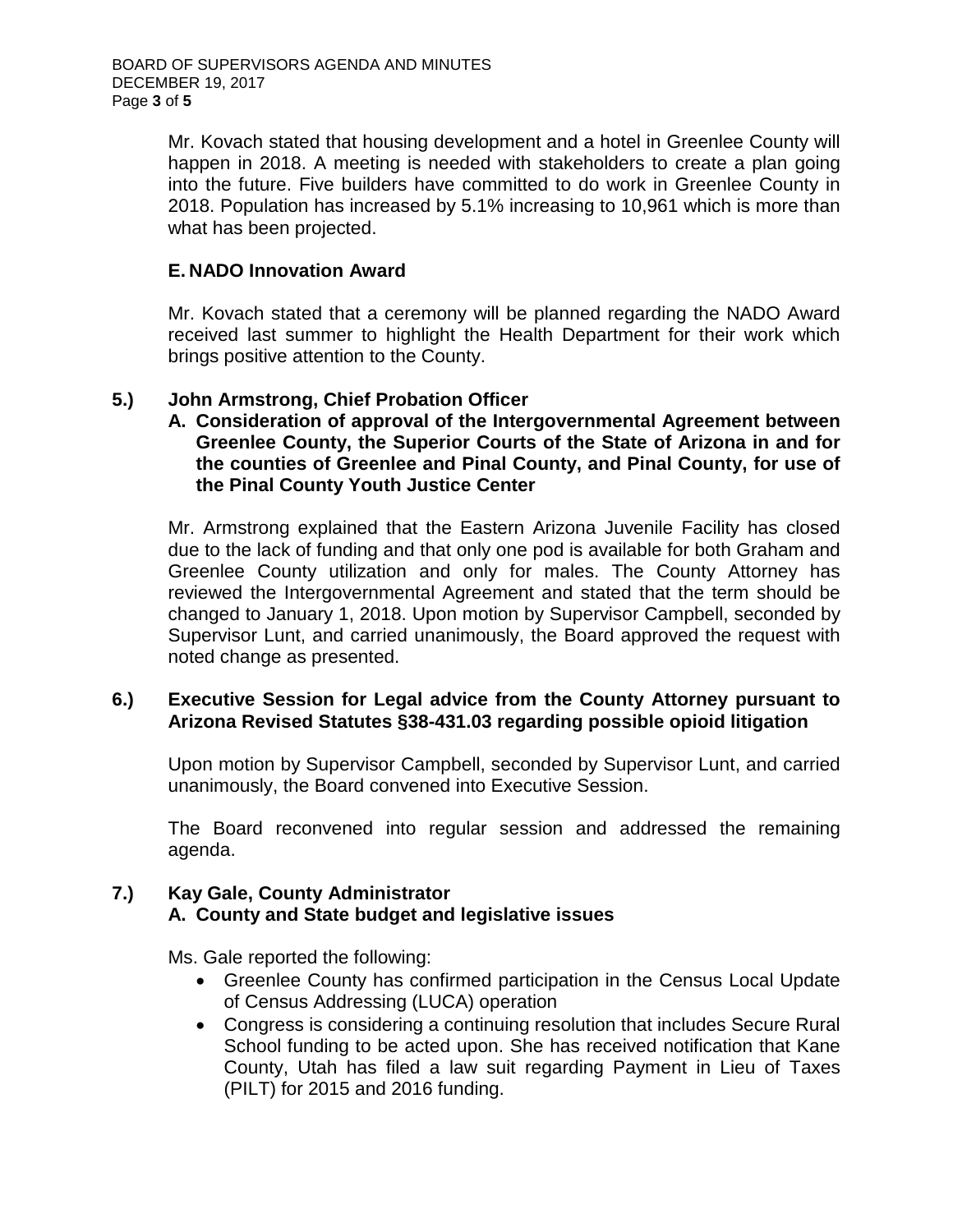- The County Supervisors Association (CSA) has developed a County Encyclopedia which includes information related to each county plus other resource tools that will be extremely useful for Supervisors to utilize.
- Greenlee County has paid the final interest payments owed to Deputies as a result of the Public Safety Personnel Retirement System Hall/Parker cases. This completes all payouts regarding this case.
- The Campbell Blue Bridge is on target to be completed in January. The deck panels on the bridge will be placed on January  $8<sup>th</sup>$ .

## **B. Calendar of events**

The Calendar of events was reviewed.

## **8.) Consent Agenda**

- **A. Clerk of the Board: Consideration of approval of expense warrants in excess of \$1,000.00 – 1040; 1041; 1043; 1044; 1045**
- **B. County Sheriff: Consideration of approval of Employee Transaction Form- J. Mennen, Patrol Sergeant**
- **C. County Administrator: Consideration of approval of Scope of Authority Letter with the Arizona Motor Vehicle Division for usage of their Electronic Data Services**
- **D. Elections Director: Consideration of appointment of Democratic Precinct Committeeman – David Jacobson, Precinct 5 – Morenci**

Upon motion by Supervisor Lunt, seconded by Supervisor Campbell, and carried unanimously, the Board approved the Consent Agenda as presented.

# **9.) Supervisor Reports**

#### **Supervisor Richard Lunt A. Eastern Counties Organization meeting**

Supervisor Lunt attended the Eastern Counties Organization meeting where discussion took place regarding the state legislative vacancy and state budget issues. Other discussion included water issues on the Colorado River, the Central Arizona Project and SRP Projects.

## **B. Community Bridges meeting**

Supervisor Lunt stated that Community Bridges Inc. is the largest provider offering fully integrated medical and behavioral healthcare in 14 communities including Maricopa, Pinal, Gila, Yuma, Navajo, Apache and Cochise counties. He attended a meeting that included Graham County representatives to look at the possibility of providing services locally that would be beneficial for Greenlee County.